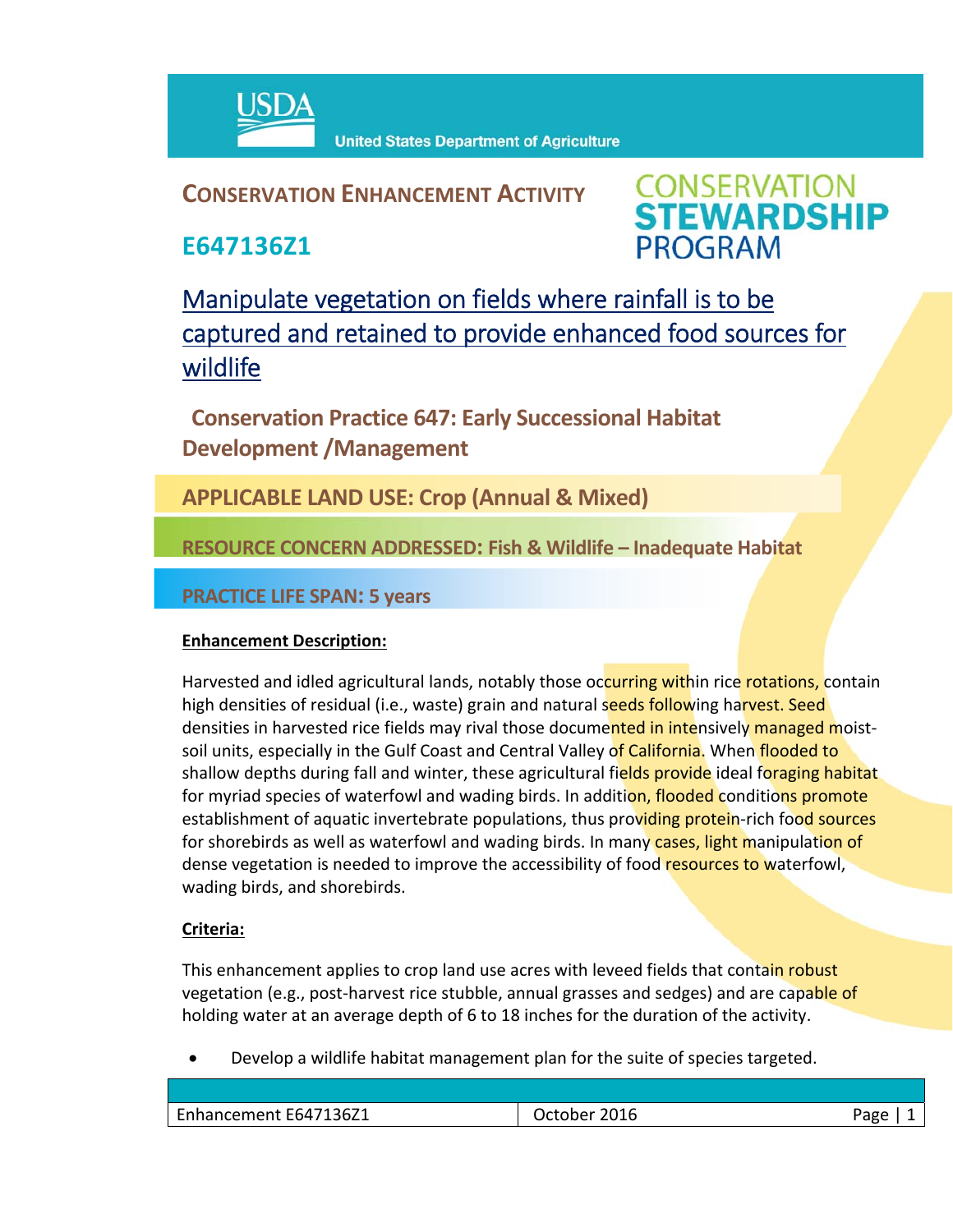

 Manipulation vegetation by either lightly disking or bush hogging, or rolling the majority (50‐80 percent) of the contracted acres during early to late fall.



- For fields where harvest of the crop occurs later (e.g., ratoon rice), manipulation must be conducted within 7 days following harvest.
- Manipulation shall not be done in a large, continuous block. Strip disking and/or mowing in mosaic or other irregular patterns is required.
- Manipulation can occur prior to or during the water holding period, but manipulation must not affect greater than 80 percent of the field.
- A Wildlife Habitat Evaluation Guide (WHEG) specific to shallow water habitat on cropland must be used to show that implementation of the Enhancement will improve wildlife habitat value from fair (planning criteria = 0.5) to good (planning criteria greater than 0.5 and less than or equal to 0.6) or from good to very good (planning criteria greater than 0.6).

Note: This Enhancement may be paired with E646136Z1-Close structures to capture and retain rainfall for waterfowl and wading birds during winter or E646136Z2 - Close structures and extend retention of captured rainfall to provide enhanced food sources and late winter habitat for migratory waterfowl and shorebirds.

## **Documentation Requirements:**

- Copy of the wildlife habitat management plan for the targeted species suite (including the WHEG scores for present and planned conditions).
- Field log to include:
- Crops grown and the harvest date for the crops grown on the applicable acres;
- Date/time the water control structure was closed;
- Date/time of each field visit and observed water levels;
- Date/time when the water control structures were opened;
- Date/time and method used to manipulate vegetation.

| Enhancement E647136Z1 | 2016<br>October | Aסב <sup>ר</sup><br>מי |
|-----------------------|-----------------|------------------------|